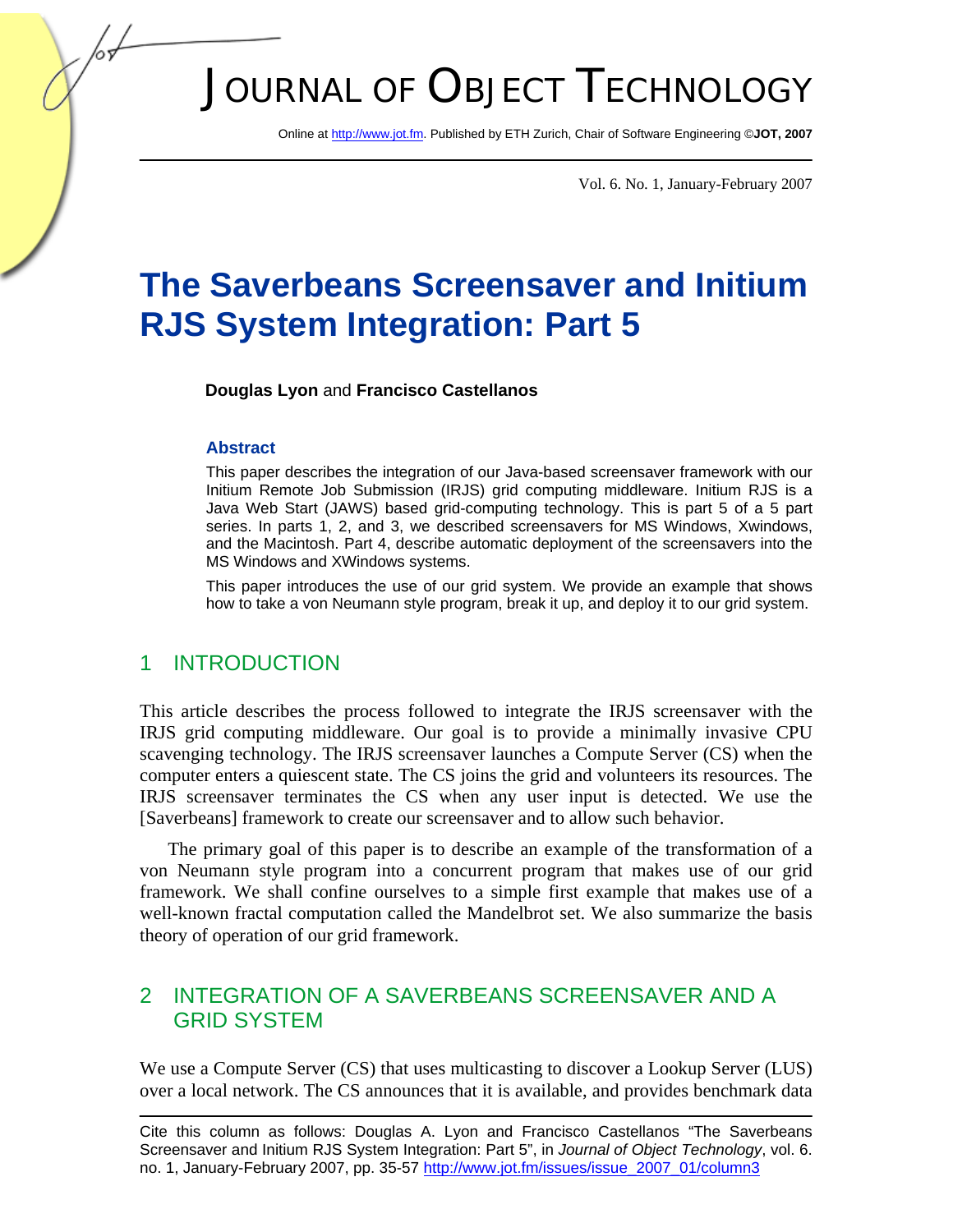to the LUS. The benchmark data describes computer resources, and it is used by the LUS to allocate tasks to the CS. The LUS holds a pool of previously partitioned jobs that need to be processed, and it allocates these jobs to available resources. The main task of the CS is to process or compute the job and to transmit the results back to the LUS [Pawel and Lyon]. The role of the screensaver is to detect user-computer quiescence and use this interval to volunteer CPU cycles to the LUS.

The *SaverBeans* framework provides two methods that can be shadowed to alter the behavior of screensaver initiation and termination. These two methods are *init()* and *destroy()*, and they are defined in the abstract class *ScreensaverBase*. We subclass the *SimpleScreensaver* in order to create our own screensaver. The *init()* method is called during the screensaver startup. In our Java class IRJS Saver we have implemented the *init()* method to not only initiate the state of our screensaver, but also to invoke the CS as shown in Example 2-1.

#### **Example 2-1**

```
public void init() { 
         ScreensaverSettings settings = getContext().getSettings(); 
        Component c = qetContext() . qetComponent() ;int width = c.getWidth();
        int height = c.getHeight();
         randomizePoint( p1, width, height ); 
    …. 
        /*Initiate Compute Server and Monitor once. 
      Init method is invoked more than once during the execution the 
screensaver. 
       */the variable iCount is static. 
iCount = iCount + 1; 
         if (iCount < 2){ 
          startComputeServer(); 
          launchLogMonitor(); 
         } 
     }
```
The *startComputeServer()* method called in Example 2-1 invokes the Compute Server application using Java Web Start as shown in Example 2-2**.** Notice the parameters passed to the *exec* method in the Runtime object *rt.* They are the application name "javaws" (Java Web Start), the command *–Xnosplash* to avoid any splash screens, and the location or URL of the CS.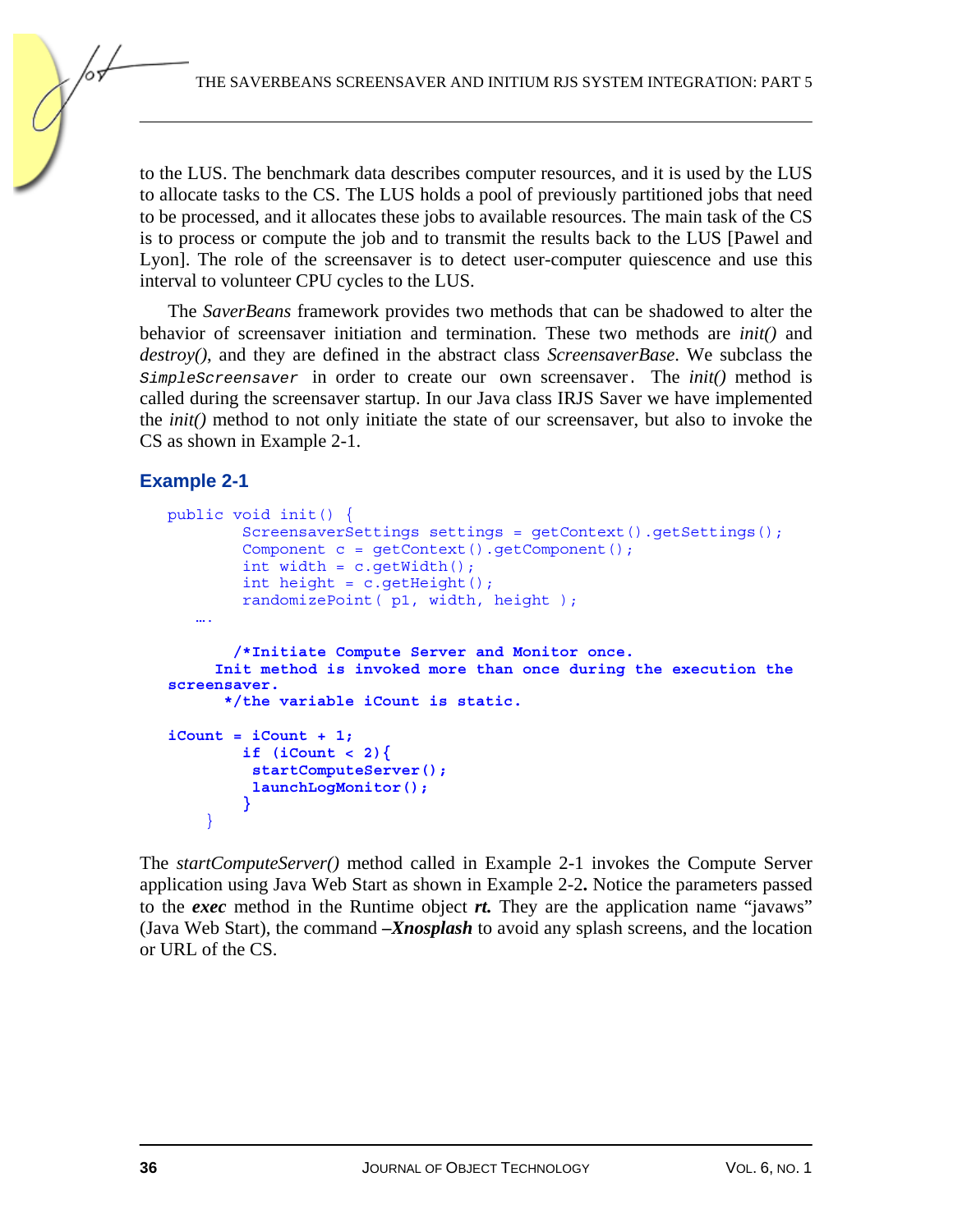#### **Example 2-2**

```
private void startComputeServer(){ 
     Runtime rt; 
    Process p; 
   String[] params = {"javaws", "-Xnosplash", 
"http://www.myjavaserver.com/~fsophisco/" + 
                 "net.rmi.pawelGrid.LusCs.CsMain.jnlp"}; 
                rt = Runtime.qetRuntime();
          try{ 
                 p = rt.exec(params); 
                 p.waitFor(); 
          }catch(Exception e){ 
                 System.out.println("Error @ startComputeServer()"); 
                 e.printStackTrace(); 
 } 
  }
```
Example 2-1 shows a call to the *launchLogMonitor()* method and this is listed in Example 2-3**.** It has the purpose of creating a thread that periodically monitors and reads from the CS log file to find the state of the CS. We use the state of the CS to help create a display in the screensaver frame, and it occurs in the shadowed *paint()* method, which is discussed later in this section.

#### **Example 2-3**

```
 private void launchLogMonitor(){ 
       Thread t = new Thread(new Runnable() public void run(){ 
                   try{ 
                        while (true){ 
                                   Thread.sleep(5000); 
                                   readCSLog(); 
 } 
                   }catch(Exception e){ 
                        e.printStackTrace(); 
 } 
 } 
                   //Read CS status from Log. Set message to be 
displayed. 
                   public synchronized void readCSLog(){ 
                   try{ 
                        fout = new RandomAccessFile(cslogFile, 
"rw") ;
                             message = fout.readLine(); 
                             if (ms length != message.length())
{ }ms length = message.length();
```
 $\frac{1}{6}$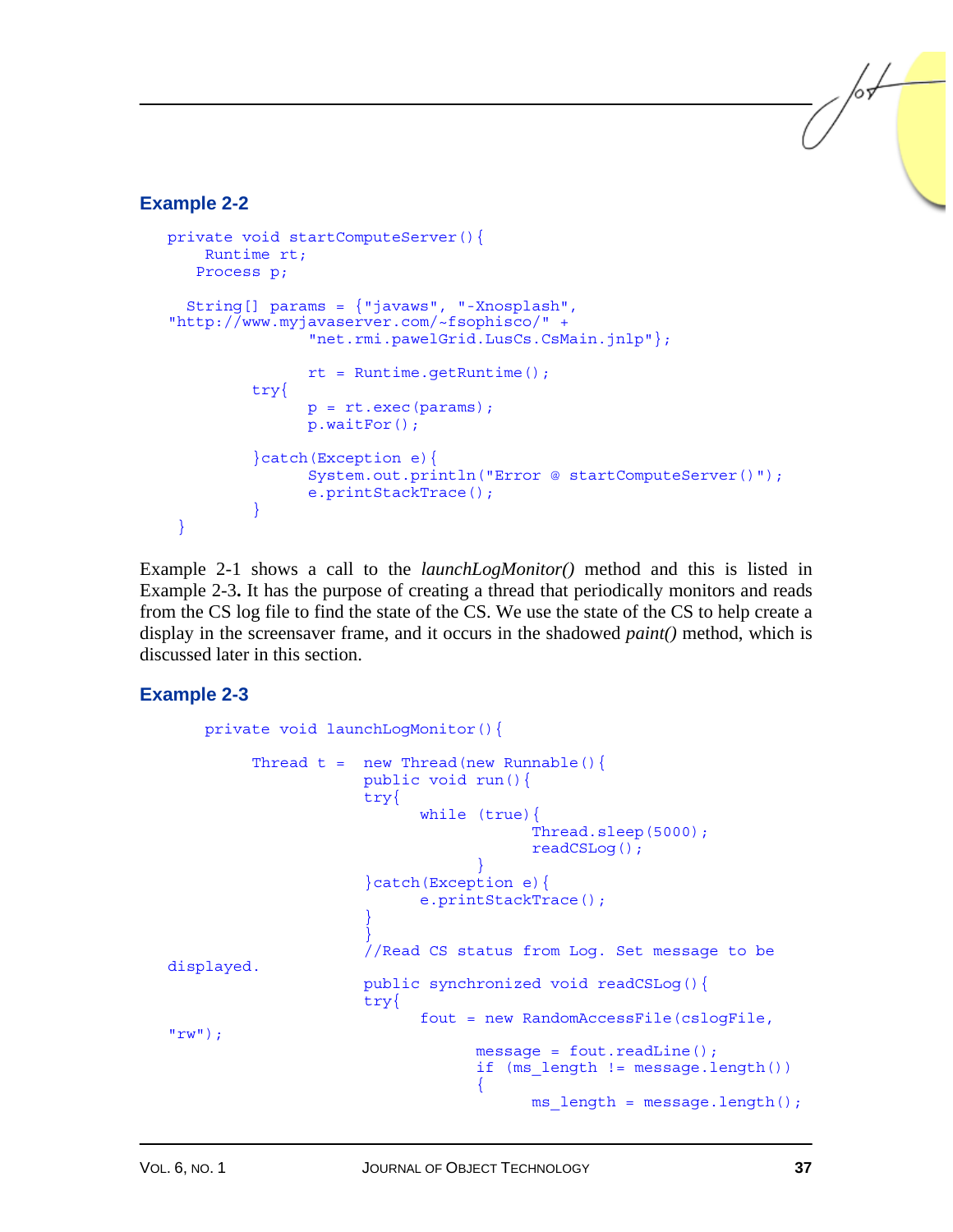```
new ms = true; } 
                      fout.close(); 
              }catch(Exception e){ 
                      e.printStackTrace(); 
 } 
 } 
      }); 
      t.start();
```
## 3 DETECTION OF USER INPUT AND TERMINATION OF COMPUTE SERVER

The CS has been built with the capability of monitoring and detecting termination messages from an external application. In the case of receiving a termination message, the CS proceeds to perform any cleanup and communicates with the LUS, and finally terminates execution. This process restores the CS to its initial state when the user returns to use his/her computer.

Subclasses of *SimpleScreensaver* can optionally implement the *destroy()* method to perform any cleanup before the screensaver is destroyed. In our case we want to communicate with the Compute Server to inform it that user input has been detected and that it needs to terminate itself. We accomplish this by creating a directory in a common place that the CS monitors periodically, as shown in Example 3-1**.** 

## **Example 3-1**

}

```
private static String fileSep = System.getProperty("file.separator"); 
private static String tmpDir = System.getProperty("java.io.tmpdir"); 
public final static File killFile = new File(tmpDir + 
                                    fileSep + 
                                    "killcs");
protected void destroy(){ 
          cal= Calendar.getInstance(); 
          killFile.mkdir(); 
          System.out.println("CS Stoping at "+ 
cal.getTime().toString()); 
 }
```
## 4 PAINTING THE NEXT FRAME

We have shadowed the method *paint()* to enable a screen display. The method *LaunchLogMonitor()*, shown in Example 2-3 starts a monitor to periodically obtain the status of the computer and to place it, in a string format, into an instance variable. For the purpose of observing the status of the Compute Server in the screen, we have included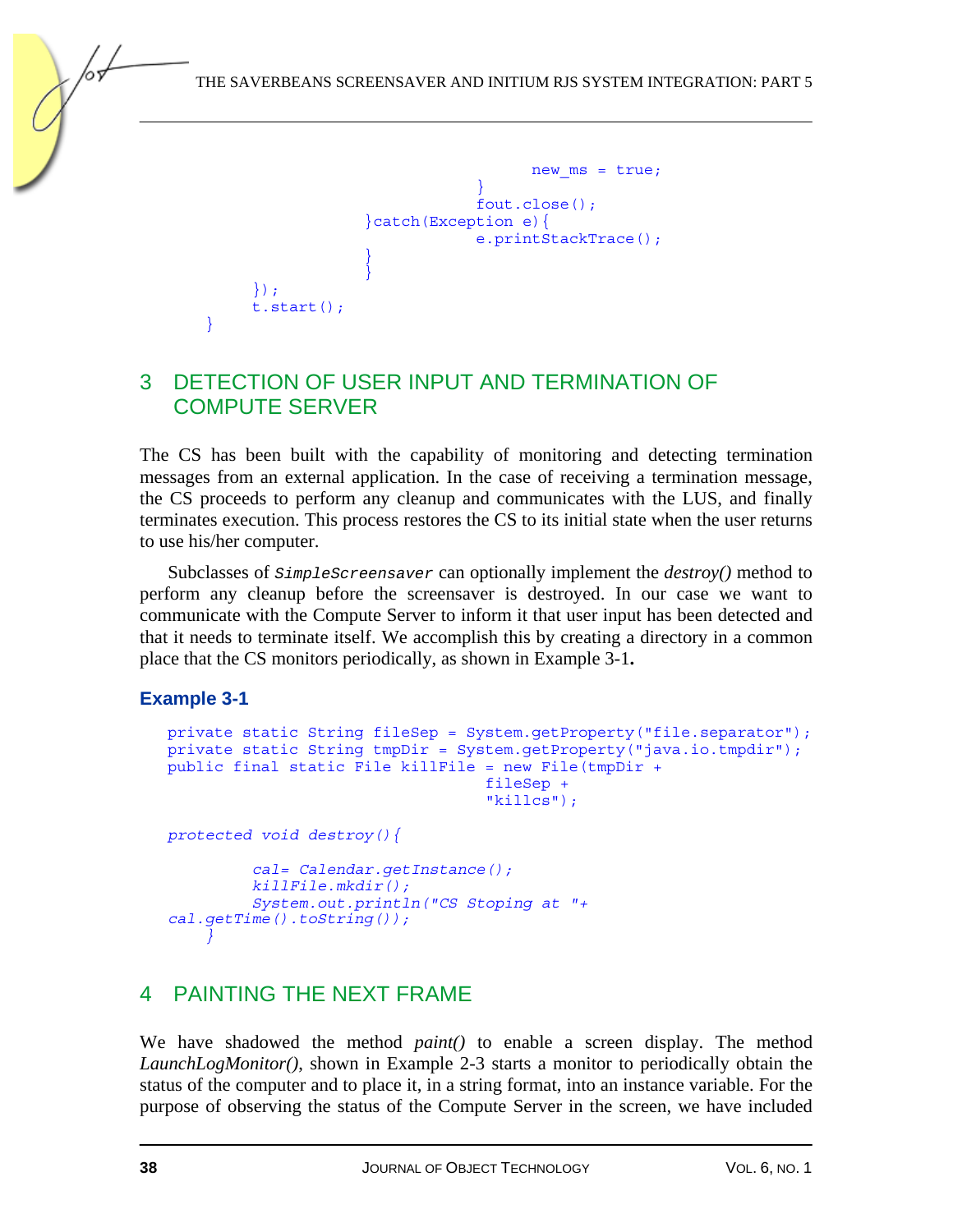the string message obtained from the monitor as shown in Example 4-1**.** The String simply bounces against the walls, and it is changed every time the Compute Server's status changes as shown in Figure 4-1 and Figure 4-2.

#### **Example 4-1**

```
public void paint( Graphics g ) { 
          Component c = getContext().getComponent(); 
         int width = c.getWidth(); 
        int height = c.getHeight();
        Point c point = new Point();
         //Write SS Name 
         g.setFont(new Font("Arial", Font.BOLD , 25)); 
         g.setColor(Color.red); 
         g.drawString(ssName, 30, 30); 
 …. 
         g.setFont(new Font("Arial", Font.BOLD , 25)); 
         g.drawString(message, p1.x, p1.y); 
         // Erase old drawings: 
         Point pe = points[indx_b]; 
         if (pe != null) 
         { 
            g.setColor( c.getBackground() ); 
             g.setFont(new Font("Arial", Font.BOLD , 25)); 
            g.drawString(message, pe.x, pe.y); 
         } 
         // Move points and bounce off walls: 
         bounce( p1, dir1, width, height ); 
         //Draw String 
         g.setColor(Color.blue); 
         g.setFont(new Font("Arial", Font.BOLD , 25)); 
         g.drawString(message, p1.x, p1.y); 
         ….. 
     }
```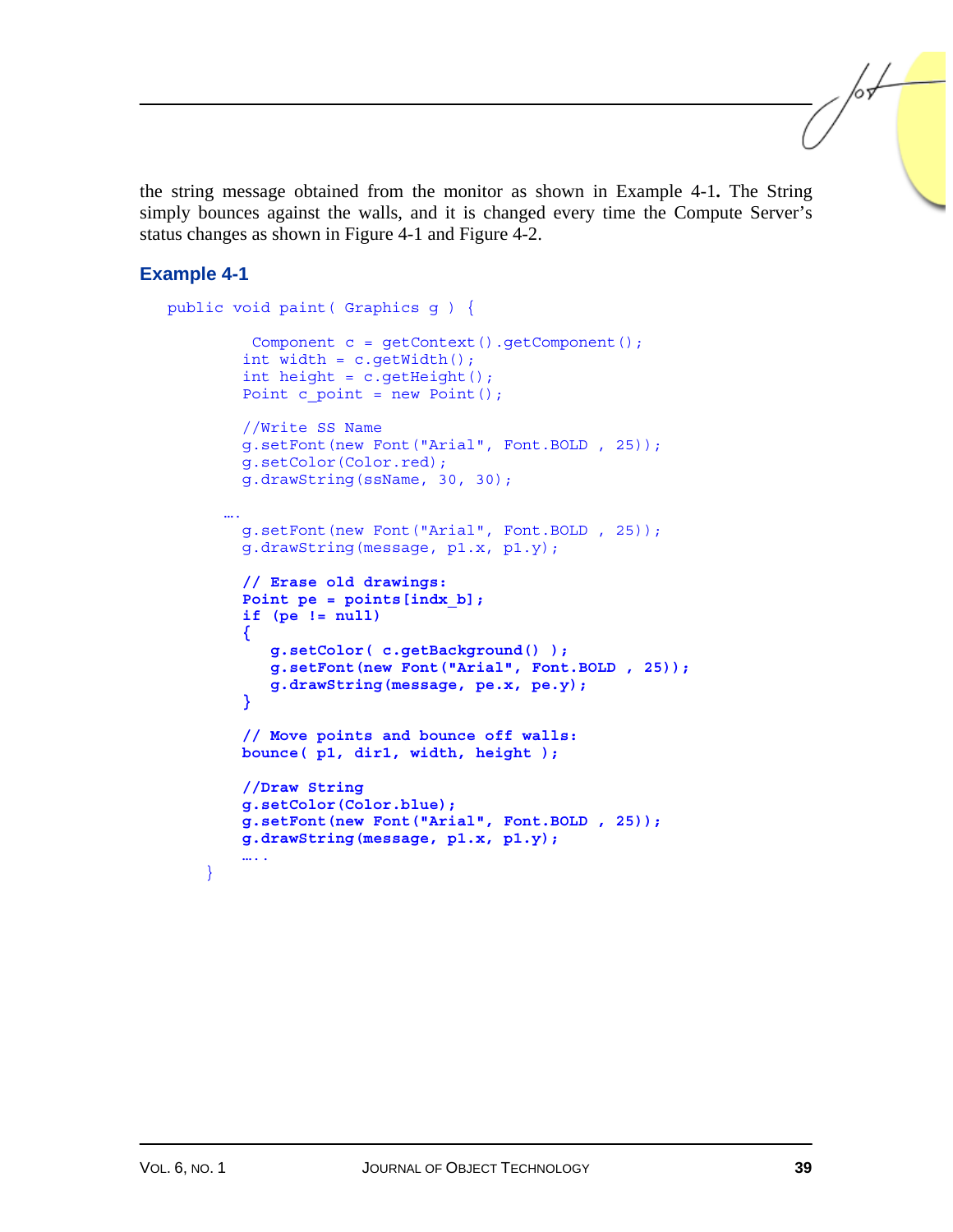

Figure 4-1 IRJS Screensaver: Compute Server is launching



Figure 4-2 IRJS Screensaver: CS is connecting to LUS

/оъ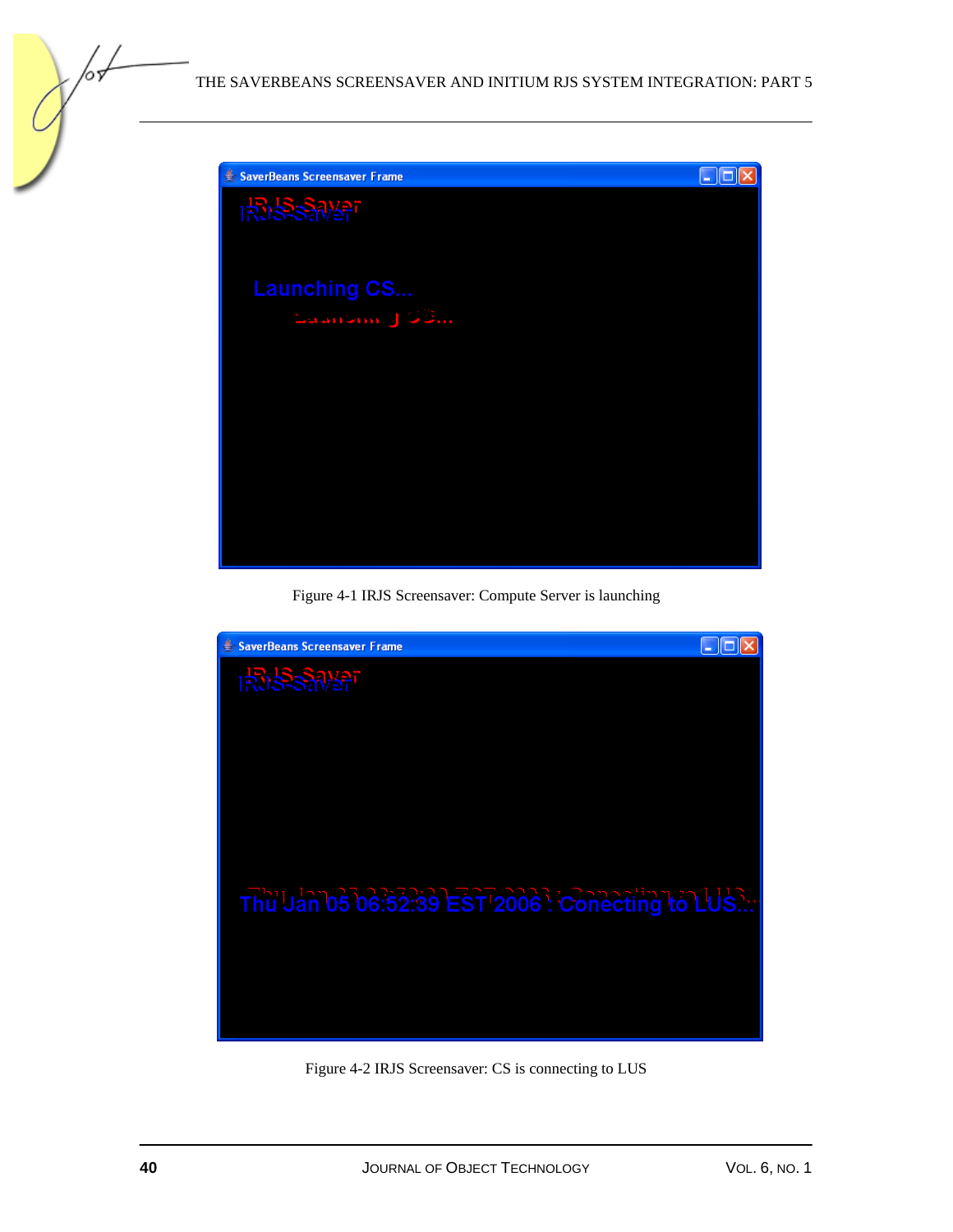## 5 SETTING YOUR OWN SAVERBEANS SCREENSAVER PROJECT

The following steps describe how to create your own screensaver project. For details about requirements, and building and compiling the project, please refer to [Lyon and Castellanos].

1. Make a copy of the startup directory located in the *SaverBeans* home, as shown in Figure 5-1.



Figure 5-1. Creating a copy of Saverbeans Startup project.

2. The file *building.properties.sample* inside the rename startup directory should be copied to *build.properties.* This file contains the one important property, the location of the SaverBeans sdk home, and it should be set to the appropriate location.

```
# See http://jdic.dev.java.net/ 
saverbeans.path=C:/saverbeans-sdk-0.2
```
3. Edit build.xml. Replace the *bouncingline* names and locations with new names as shown in Figure 5-2. For example, change:

```
<property name="screensaver" value="bouncingline" /> 
  <property name="screensaver.class" 
value="org.jdesktop.jdic.screensaver.bouncingline.BouncingLine" /> 
To : 
<property name="screensaver" value="rjssaver" /> 
     <property name="screensaver.class" 
         value="org.jdesktop.jdic.screensaver.rjssaver.RjsSaver" />
```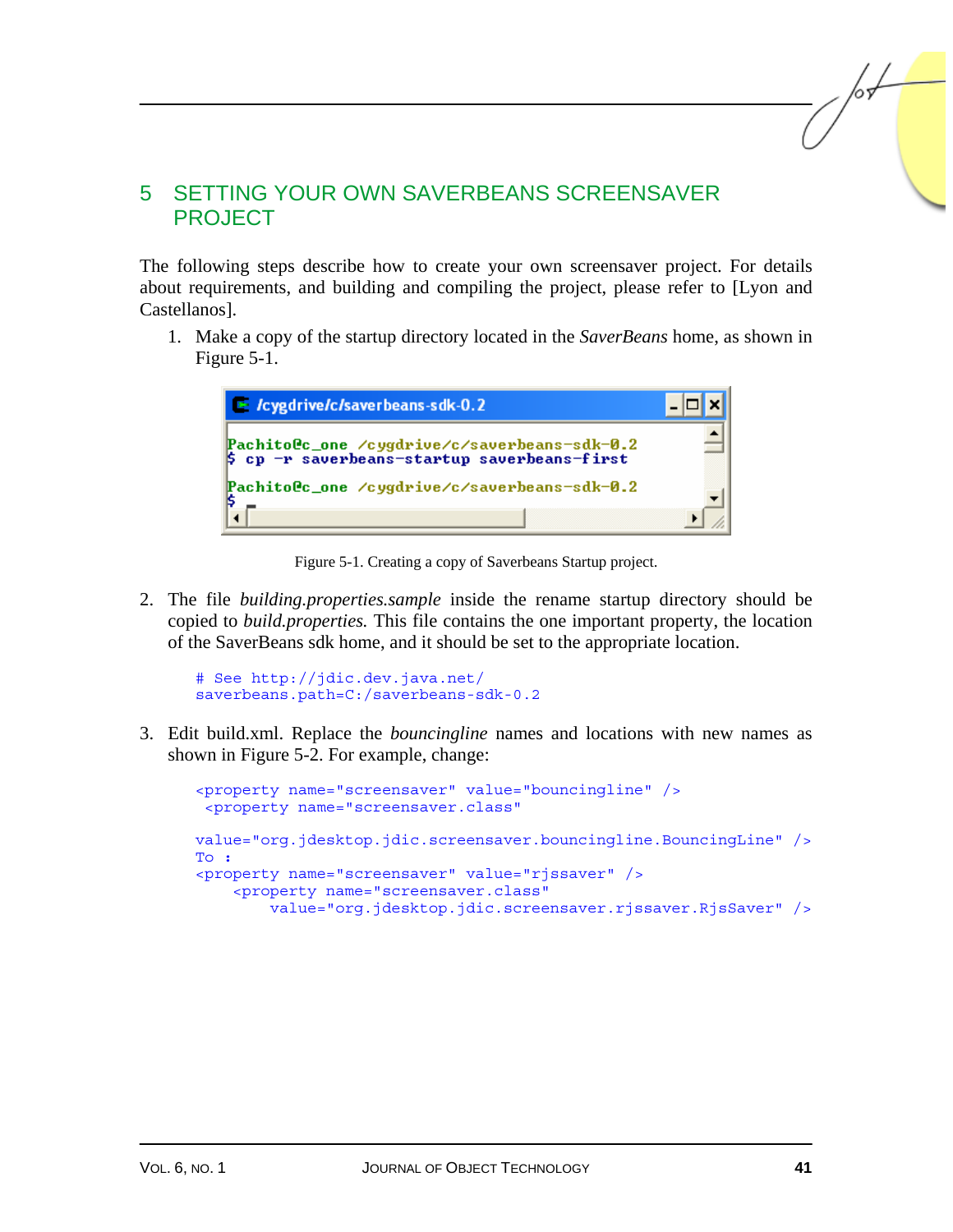

Figure 5-2 Contents of build.xml File

- 4. Rename your directories and files to match with the ones edited in the build.xml file. Most files and directories exist within the src folder. Below are the files and directories to be renamed:
	- 4.1. Rename the configuration file *bouncingline.xm*l located at *src/config*
	- 4.2. Rename the directory bouncingline located at *src/java/org/jdesktop/jdic/screeensaver*.
	- 4.3. Rename the java class *bouncingline.java* located at *src/java/org/jdesktop/jdic/screeensaver/<new name>/bouncingline.java*. Remember to change the name of the package and class name inside the file as shown in Example 5-1.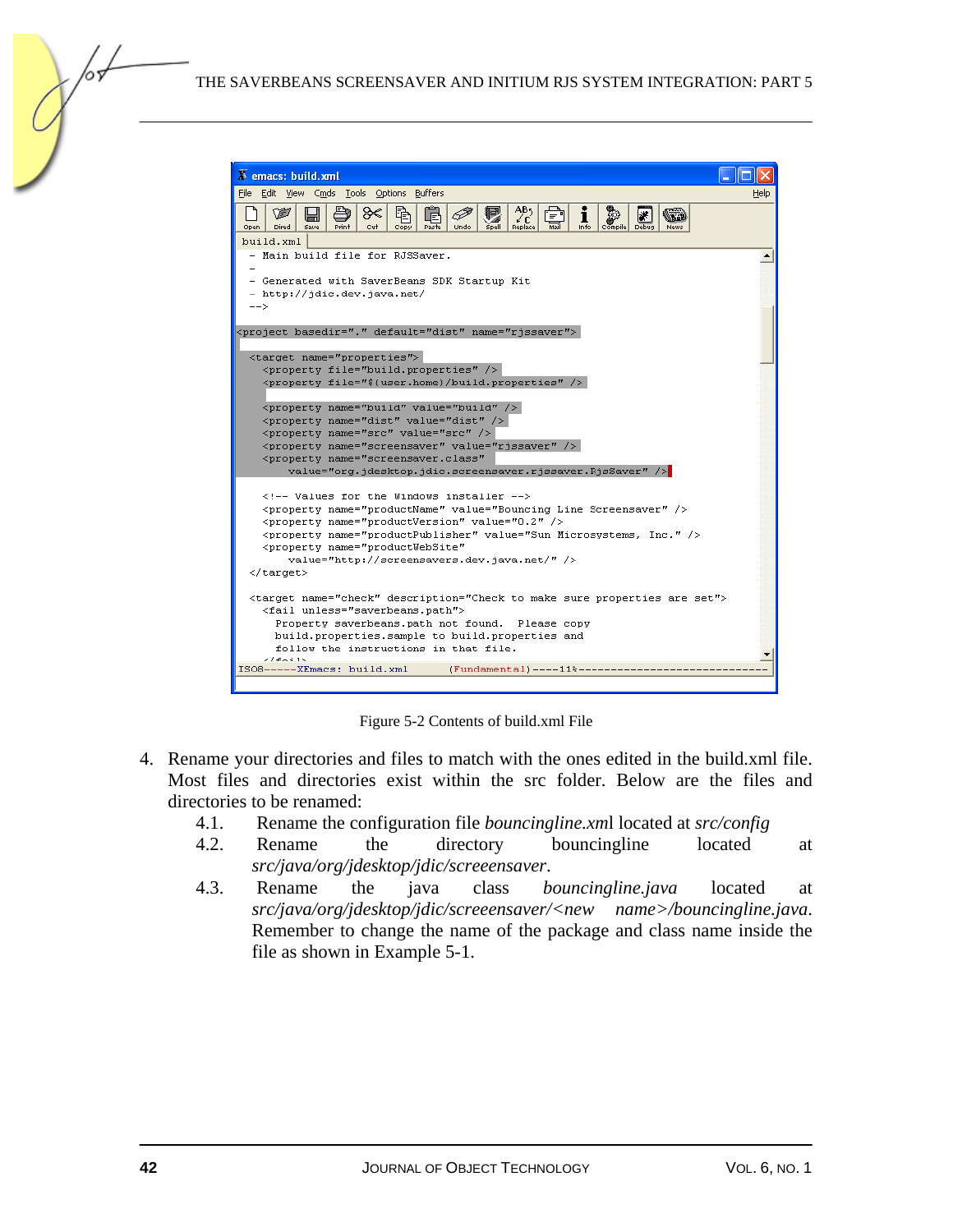## **Example 5-1**

```
package org.jdesktop.jdic.screensaver.rjssaver; 
import org.jdesktop.jdic.screensaver.SimpleScreensaver;
…. 
public class RjsSaver 
     extends SimpleScreensaver 
{
```
4.4. Lastly before making any modifications to the java class or anything else. Run *ant debug* command to make sure that the project is working correctly as shown in Figure 5-3. The screensaver should launch inside a frame.



Figure 5-3. Shows the output after executing ant debug.

## 6 PARTITIONING A VON NEUMANN-STYLE SAMPLE PROGRAM

To demonstrate the use of the IRJS System, computable jobs must be submitted to it. In this section, our goal is to take a von Neumann style program and to partition it into executable pieces. The initial sample program produces an image of the Mandelbrot set. The main goal is to process an image using the Mandelbrot set algorithms, and to display the output image into a frame as shown in Example 6-1.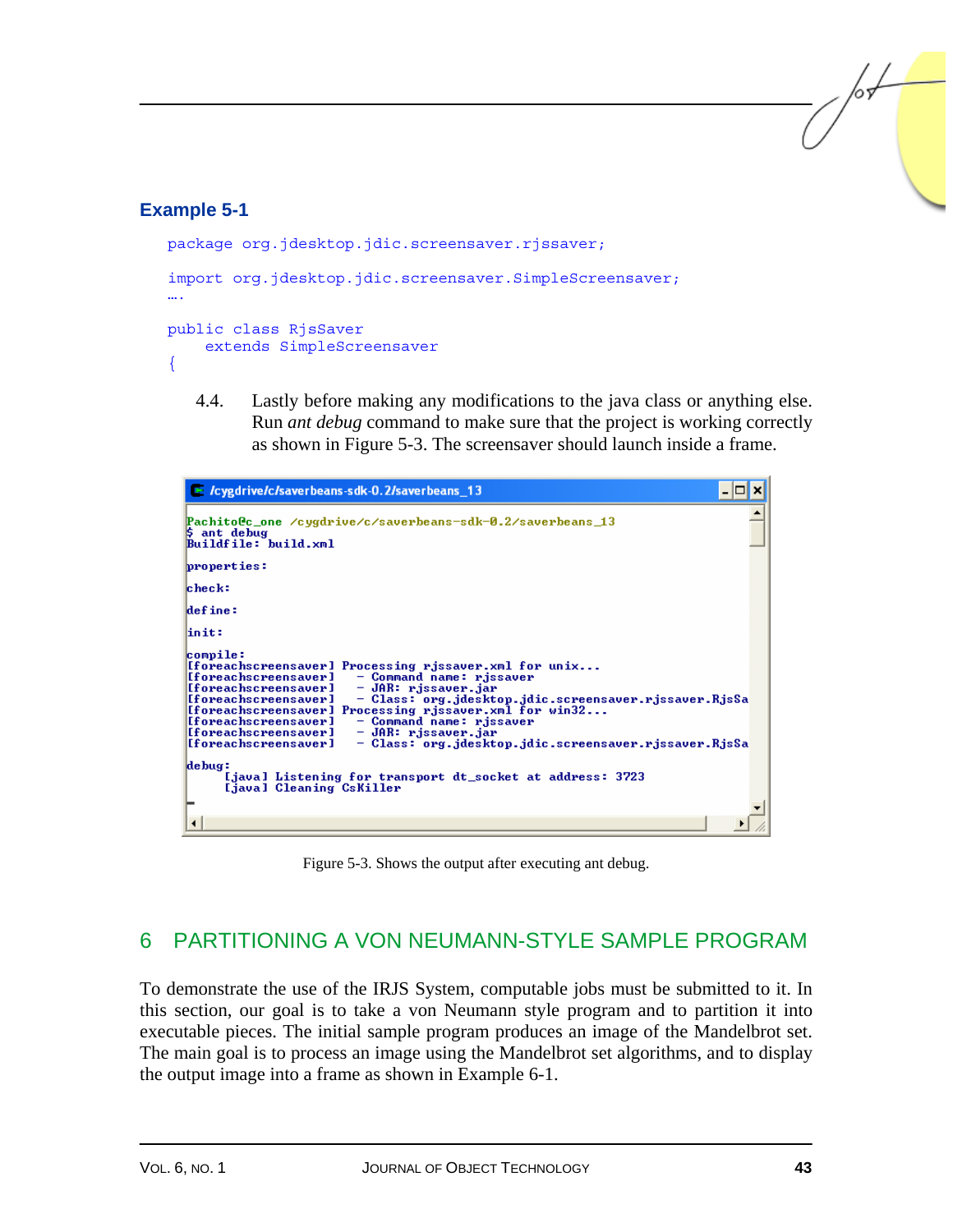#### **Example 6-1**

```
public void testMandelbrot() { 
         final Dimension dim = new Dimension(400, 400); 
         ClosableJFrame cjf = new ClosableJFrame("mandlebrot") { 
             public void paint(Graphics g) { 
                Dimension d = qetsize();
                 Image i = getMandelbrot(d.width, d.height); 
                 g.drawImage(i, 0, 0, null); 
 } 
         }; 
         cjf.setSize(dim.width, dim.height); 
         cjf.setVisible(true); 
}
```
The *getMandelbrot()* method, called in Example 6-1, takes two parameters, the width and height of the image to be processed. It uses these parameters to create an image bean, where all the data is stored. It continues to call the *Mandelbrot()* method and passes the RGB arrays from the image bean. Example 6-2 shows *getMandelbrot()* method.

#### **Example 6-2**

```
public Image getMandelbrot(int w, int h) 
{ 
ShortImageBean sib = new ShortImageBean(w, h); 
       mandelbrot(sib.getR(), sib.getG(), sib.getB()); 
       return sib.getImage(); 
}
```
The *Mandelbrot()* method applies the Mandelbrot set algorithms and generates data into the RBG bean arrays as shown in Example 6-3.

```
public void mandelbrot(short[][] r, short[][] g, short[][] b) { 
  int height = r[0]. length;
         int width = r.length; 
         int Clr; 
         float pixelr, pixeli; 
        for (int y = 0; y < height; y++)
            for (int x = 0; x < width; x++) {
                 pixelr 
                          = mandleBrotDimensions.getxMin() + 
                          (float) x / width * 
\overline{\phantom{a}} mandleBrotDimensions.getxMax() - 
                          mandleBrotDimensions.getxMin()); 
                 pixeli 
                          = mandleBrotDimensions.getyMin() + 
                          (float) y / height * 
\overline{\phantom{a}} mandleBrotDimensions.getyMax() - 
                          mandleBrotDimensions.getyMin());
```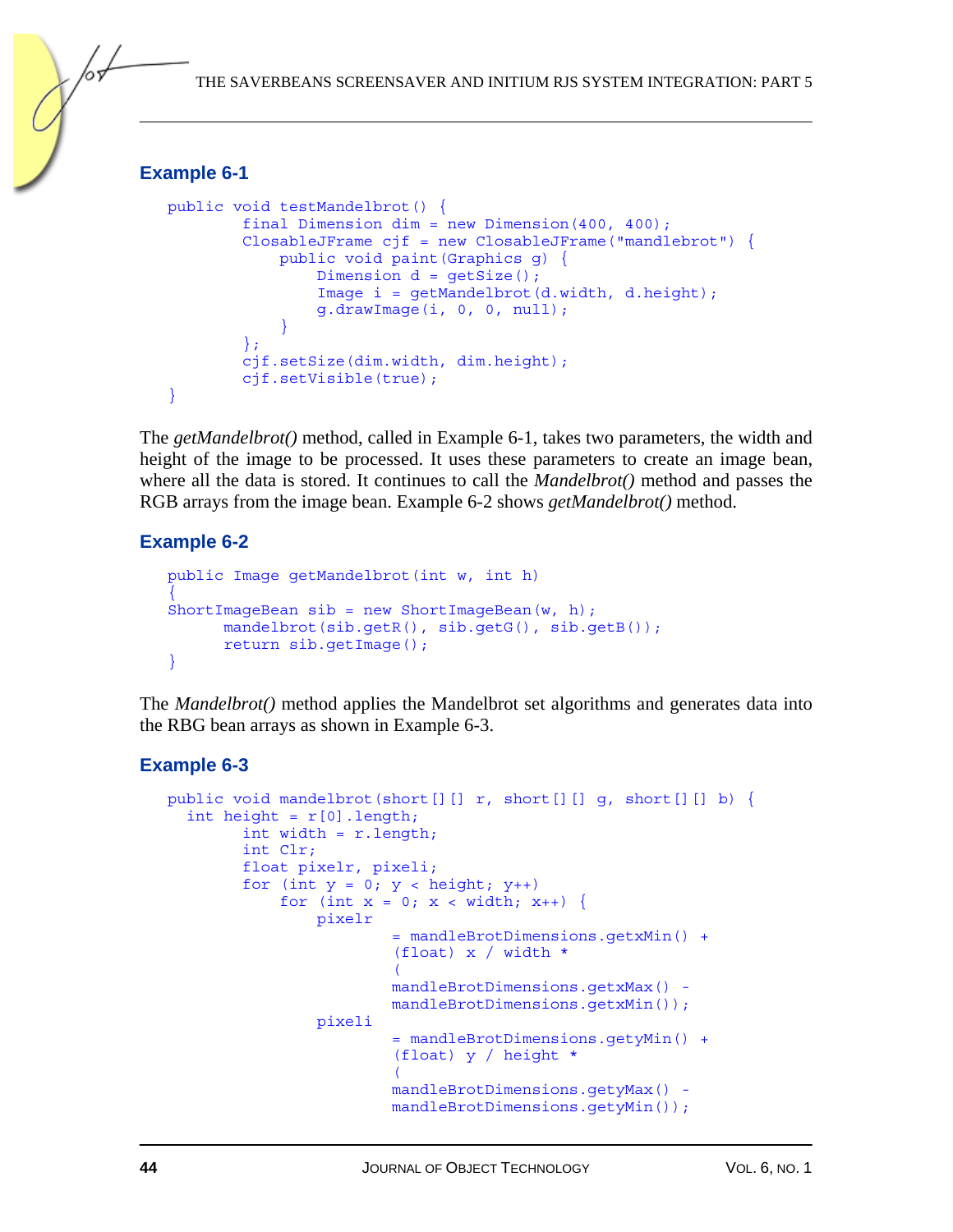```
 Clr = getColor(pixelr, pixeli); 
                if Clr == -1) {
                   r[x][y] = 255;g[x][y] = 128;b[x][y] = 0; } else { 
                   r[x][y] = mandelTables.colorR[Clr %
mandelTables.maxIter]; 
                   g[x][y] = mandelTables.colorG[Clr %mandelTables.maxIter]; 
                   b[x][y] = mandelTables.colorB[Clr \textdegreemandelTables.maxIter]; 
 } 
 } 
     }
```
The output image is shown in Figure 6-1.



Figure 6-1. Shows the output image from the Von Neumann style program

The next task is to modify the sample program, so the task at hand can be divided into smaller logical parts. The *Mandelbrot* method was overloaded to apply the Mandelbrot set algorithm to a single point as shown in Example 6-3.

```
public void mandelbrot(int x, int y, short[][] r, short[][] g,
short[] b) \{int height = r[0].length;
```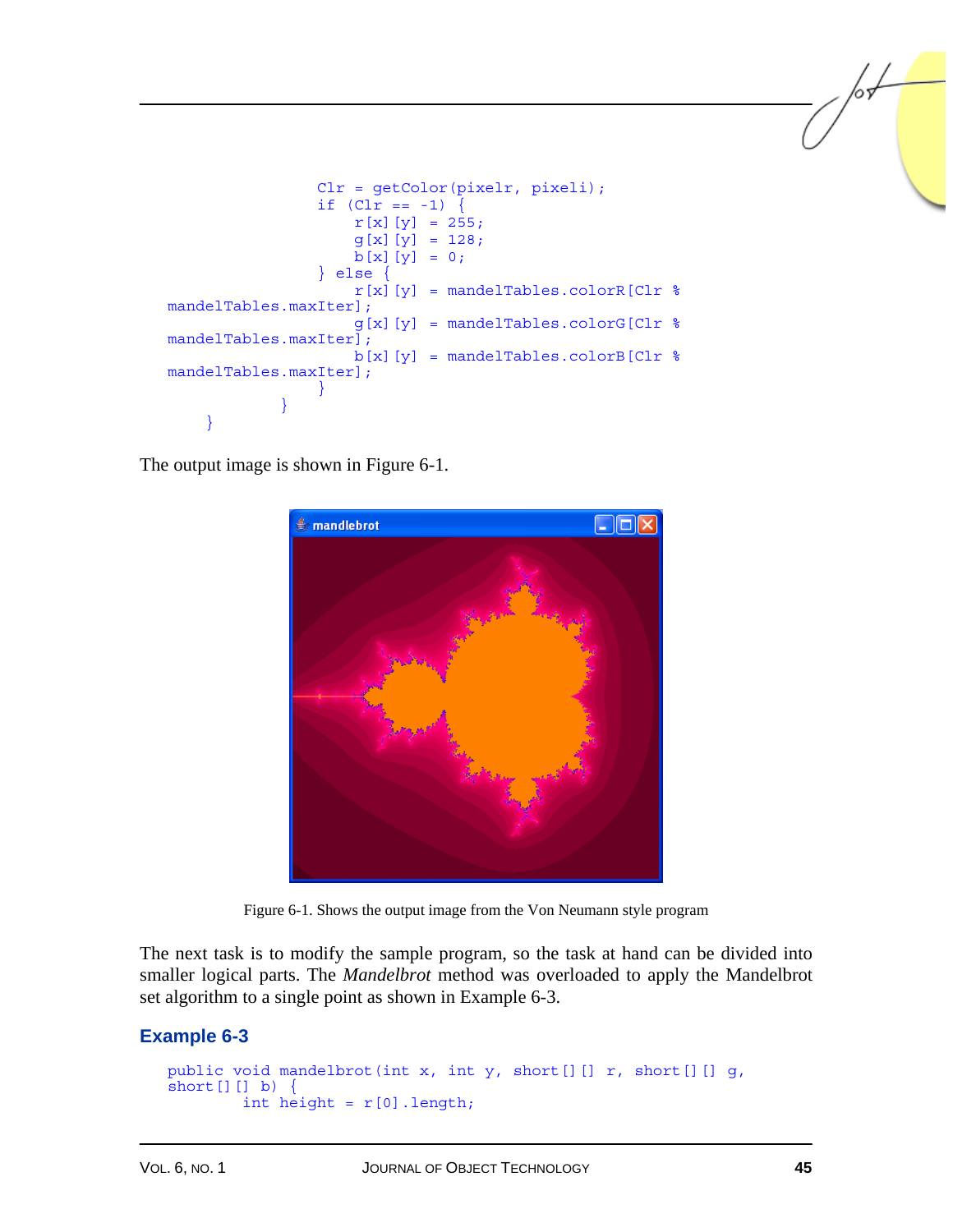```
 int width = r.length; 
               int Clr; 
               float pixelr, pixeli; 
              pixelr 
                             = mandleBrotDimensions.getxMin() + 
                             (float) x / width * 
\sim (b) and (b) and (b) and (b) and (b) and (b) and (b) and (b) and (b) and (b) and (b) and (b) and (b) and (b) and (b) and (b) and (b) and (b) and (b) and (b) and (b) and (b) and (b) and (b) and (b) and (b) and (b) and 
                            mandleBrotDimensions.getxMax() – 
                            mandleBrotDimensions.getxMin()); 
               pixeli 
                            = mandleBrotDimensions.getyMin() + 
                             (float) y / height * 
\sim (b) and (b) and (b) and (b) and (b) and (b) and (b) and (b) and (b) and (b) and (b) and (b) and (b) and (b) and (b) and (b) and (b) and (b) and (b) and (b) and (b) and (b) and (b) and (b) and (b) and (b) and (b) and 
                            mandleBrotDimensions.getyMax() – 
                            mandleBrotDimensions.getyMin()); 
               Clr = getColor(pixelr, pixeli); 
             if (lr == -1) {
                    r[x][y] = 255;g[x][y] = 128;b[x][y] = 0; } else { 
                     r[x][y] = mandelTables.•olor[Clr % mandelTables.maxIter]; 
                     g[x][y] = mandelTables.colorG[Clr %mandelTables.maxIter]; 
                    b[x][y] = mandelTables.colorB[Clr \textdegreemandelTables.maxIter]; 
 } 
        }
```
Using this method we synthesize selected areas of the image as show in Example 6-4 and Figure 6-2.

```
short [] [] r = sib.getR();
        short [] [] g = sib.getG();
        short [] ] b = sib.getB();
        int height = 150;
         int width = r.length; 
        for (int y = 0; y < height; y++)
            for (int x = 0; x < width; x++) {
               mandelbrot(x, y, r, g, b);
 }
```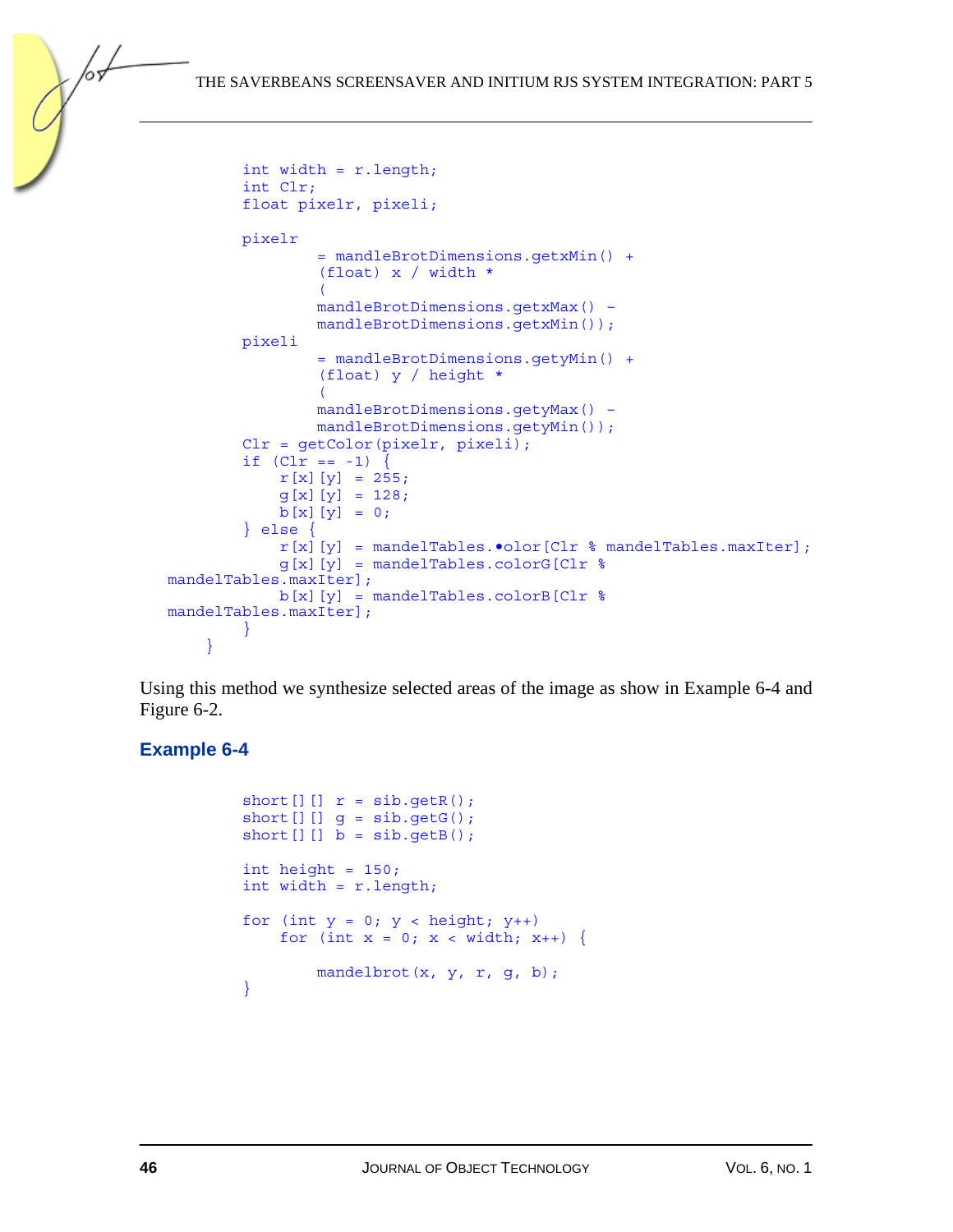

Figure 6-2. Partial processed area of an image

Part of the requirements of the IRJS System is that each single job submitted must generate a jar file with the answer of the job as contents. In this example, it is a partial image. Example 6-5 shows the method used by independent jobs that will work with different sections of the image. Part of the parameters passed to this method is region of the image, and the jar file name for the answer. The result of this method is a jar file containing a section of the image.

```
public static void computeStrip(Dimension d, Point position, Point 
from, Point to, String outputFileName) { 
  ShortImageBean sib = new ShortImageBean(d.width, d.height); 
  FractalShortImageBean s = new FractalShortImageBean(position, 
  from, to); 
FractalLogic fl = new FractalLogic(); 
         s.setR(sib.getR()); 
        s.setG(sib.getG()); 
        s.setB(sib.getB()); 
        System.out.println("Processing piece Image fp=" + from.x + " 
tp = " + to.y);for (int y = from.y; y < to.y; y++) {
            for (int x = from.x; x < to.x; x++) {
                 fl.mandelbrot(x, y, s.getR(), s.getG(), s.getB()); 
 } 
 }
```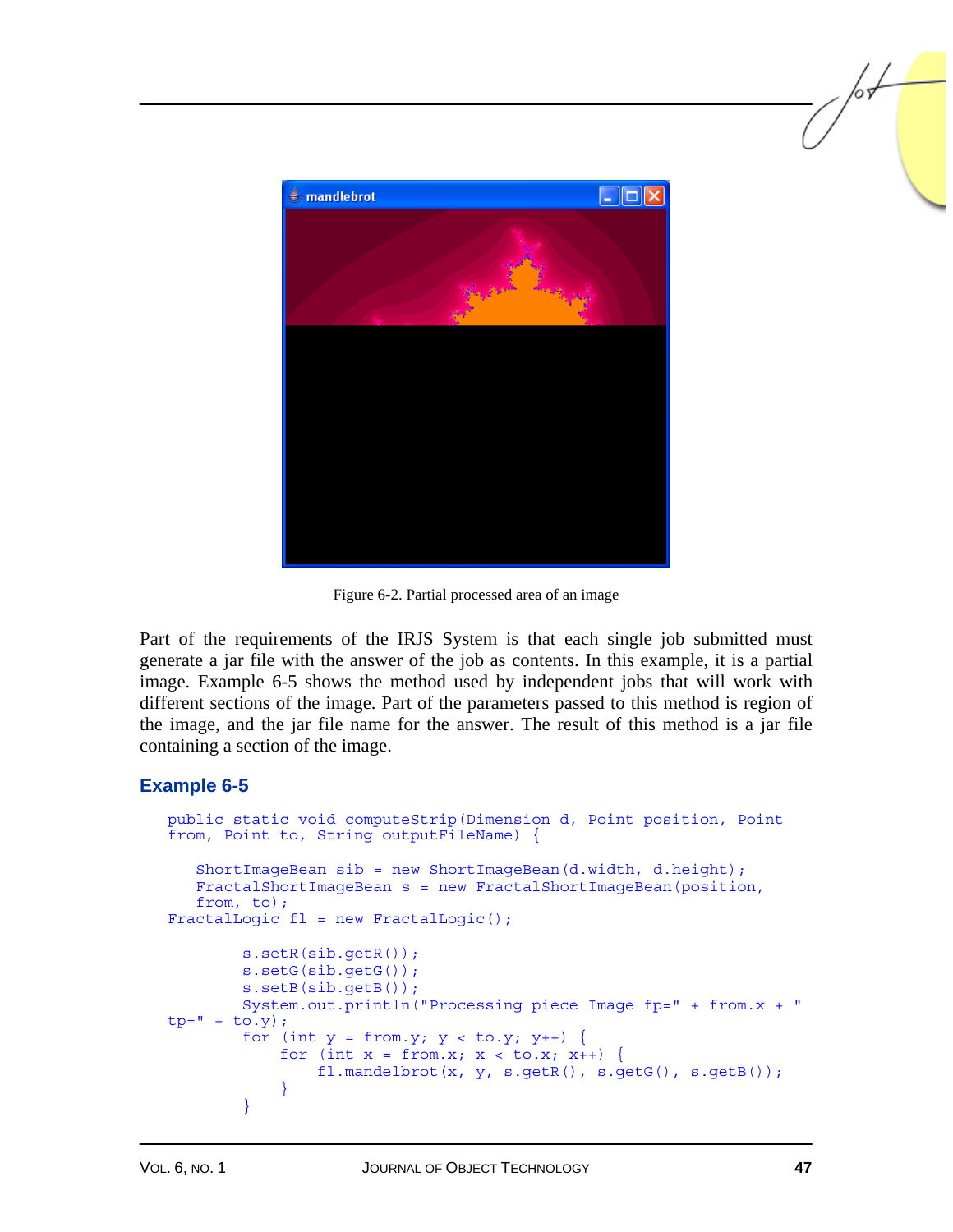```
String ds = SystemUtils.getUserHome() + 
SystemUtils.getDirectorySeparator() + 
                  "rjs" + SystemUtils.getDirectorySeparator(); 
        File f = new File(ds);
         if (!f.exists()) f.mkdir(); 
         String fn = ds + outputFileName; 
        f = new File(fn); Image i = s.getProcessedImage(); 
         ImageUtils.saveAsPPMJar(i, f); // saving the image as jar 
         System.exit(0); 
     }
```
The last step is to create the jobs. For this example we have created eight jobs. Example 6-6 shows the code for one of them. The original program was also modified to read the images from jar files and to build them together to form the original output image.

#### **Example 6-6**

```
public class FractalsJob_1 { 
     public static void main(String[] args) { 
        Point from = new Point(0, 0);
        Point to = new Point(400, from.y + 100);
         Utils.computeStrip(from, to, "Fractals_out1.ppm.jar"); 
     }}
```
## 7 SUBMITTING JOBS TO THE IRJS SYSTEM

In this section we describe an example on how to write jobs that can be submitted to the IRJS System. We use the [Mandelbrot] set to create jobs that are suitable for submitting to the IRJS system. The IRJS system accepts tasks or jobs that have the following characteristics:

- They are written in the Java language.
- The class to execute has a *main(... )* method.
- They are independent tasks that do not require any user input during their execution.
- They are known to be large CPU-time consumers.
- They do not require any GUI.
- They are deployed using Java Web Start.
- The outputs of the jobs are written into a jar file.

We have created eight different jobs that use the Mandelbrot algorithms to process a large image. Each job processes a section of the image which horizontal and vertical locations are specified as parameters of the job as shown in Example 7-1.

#### **Example 7-1**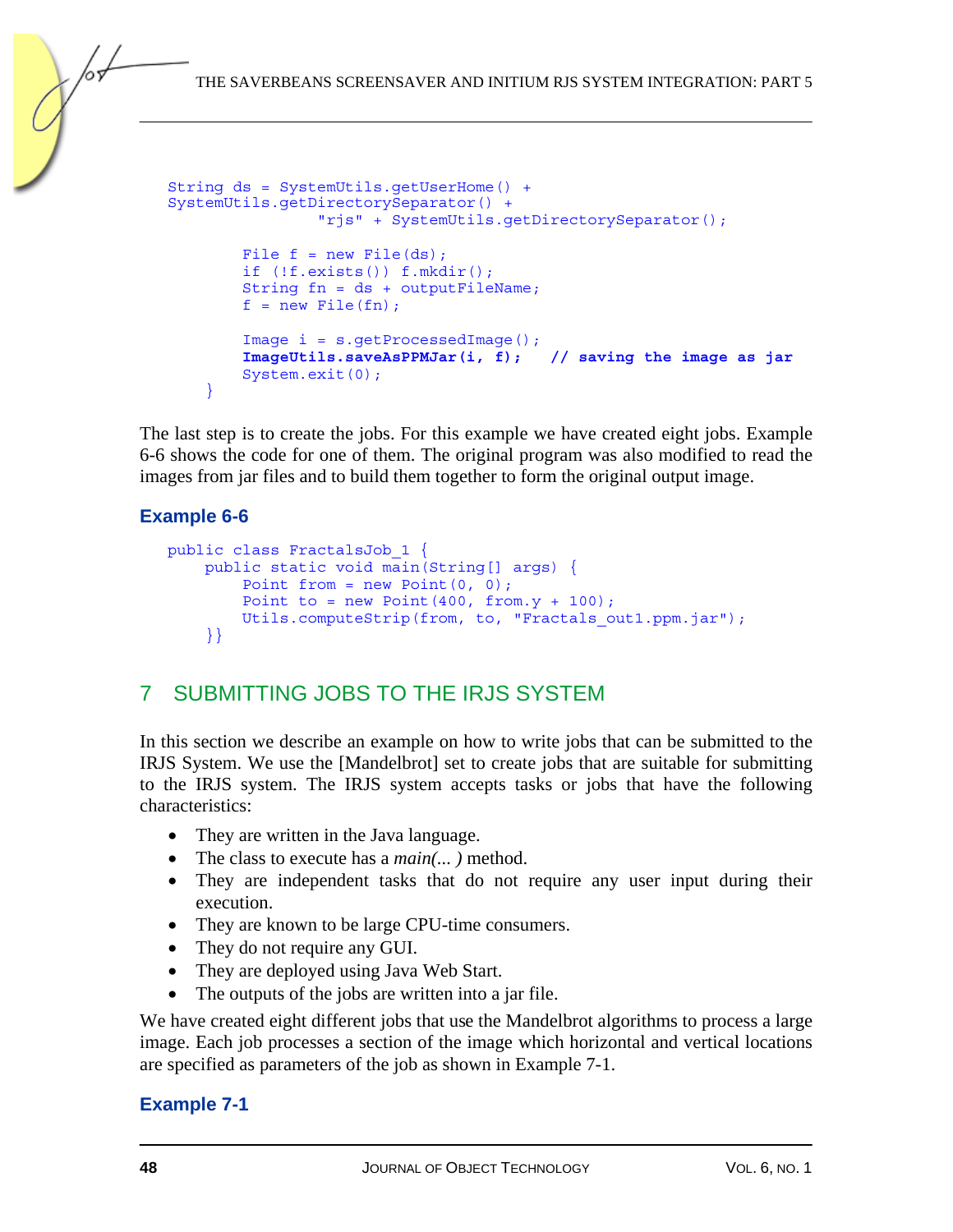```
public class FractalsJob_1 { 
     public static void main(String[] args) { 
        Point from = new Point(0, 0);
        Point to = new Point(400, from.y + 100);
         Utils.computeStrip(from, to, "Fractals_out1.ppm.jar"); 
     } 
}
```
The jobs are packaged and deployed as Java Web Start applications into a web server using the [Initium] utility. Initium performs a dependency study of the class that will be deployed, in our case class *FractalsJob\_1.* It continues to package only the dependencies to this class and generates a jar file. The jar file is signed with the credentials of the IRJS system, and a JNLP file is generated. These two outputs, the signed jar file and the JNLP file, are deployed to the web server where they will be available to the IRJS system. Initium provides an interface that is used to enter all the parameters necessary to package and deploy the jobs as shown in Figure 7-1.

| Initium Dialog |                                                                 |  |  |
|----------------|-----------------------------------------------------------------|--|--|
| Vendor         | Francisco Castellanos, FU Student                               |  |  |
| web server     | 192.168.1.95                                                    |  |  |
| rootDirectory  | /var/www/html/book/cgij/code/jnlp/                              |  |  |
| ws/ks user id  | fran                                                            |  |  |
| ws/ks Password | **********                                                      |  |  |
| alias          | mykeystore                                                      |  |  |
| keystore file  | C:\Documents and Settings\Pachito\.keystore                     |  |  |
| icon url       | http://showAndRegister.docjava.com:8086/consulti/docjava.jpe"   |  |  |
| host url       | http://www.docjava.com                                          |  |  |
| code base      | http://showAndRegister.docjava.com:8086/book/cgij/code/jnlp/    |  |  |
| class name     | net.rmi.ris.fc.FractalsJob 1<br>                                |  |  |
| jar file name  | net.rmi.rjs.fc.FractalsJob 1.jar<br><b>Jnlp Props</b><br>upload |  |  |
|                | OK<br>exit                                                      |  |  |

Figure 7-1 Initium Graphical User Interface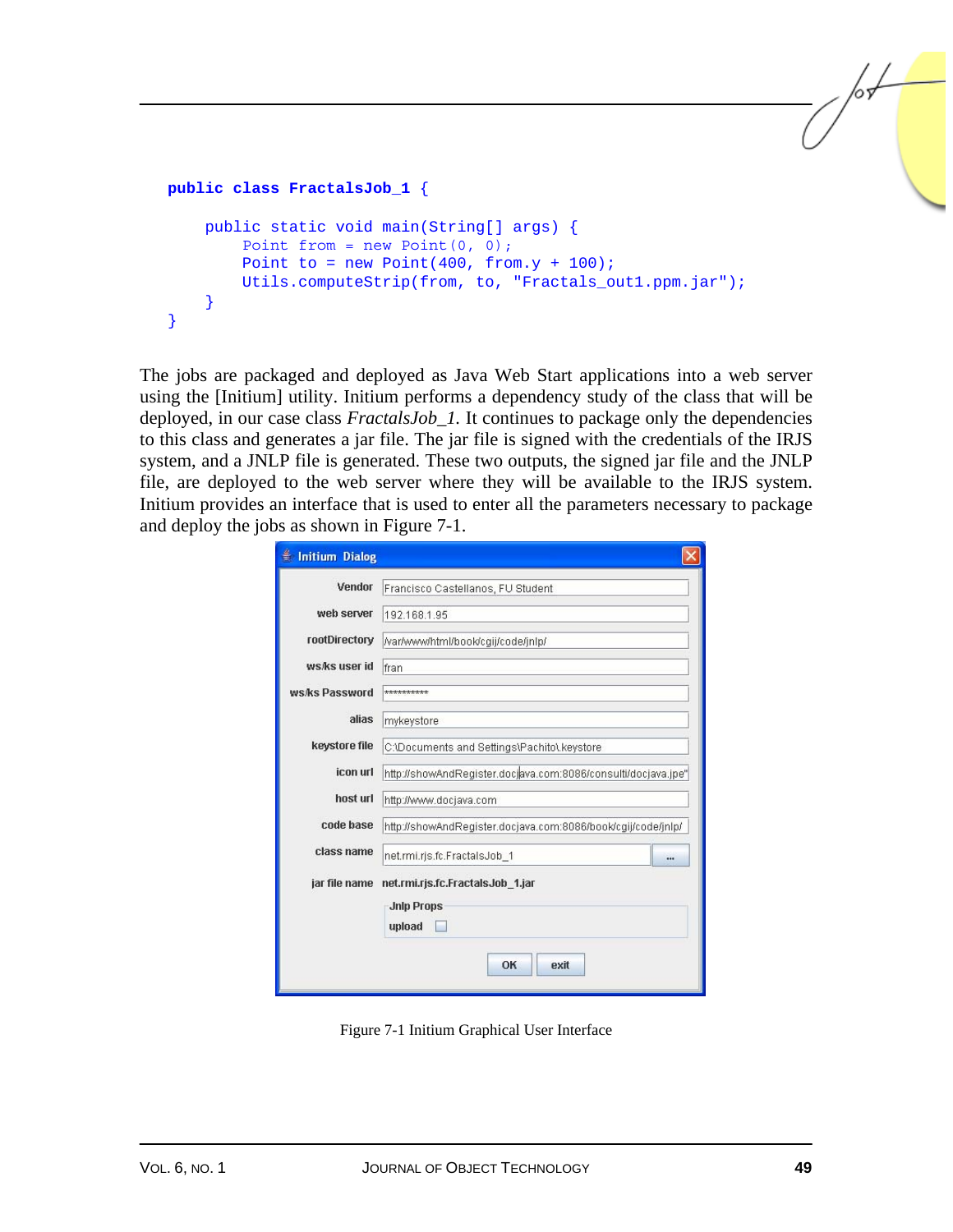The results from the Initium utility are eight Java Web Start applications as shown in figure 7-2. Each JWS application is ready to process a section of an image applying the Mandelbrot algorithms.

| index of /book/cgij/code/jnlp/jobs - Mozilla Firefox                  |                                                                                                      |             | $\Box$ e $\bf x$                   |  |
|-----------------------------------------------------------------------|------------------------------------------------------------------------------------------------------|-------------|------------------------------------|--|
| Go Bookmarks Tools Help<br>File<br>Edit<br>View                       |                                                                                                      |             |                                    |  |
| æ,                                                                    | http://show.docjava.com:8086/book/cgij/code/jnlp/jobs/                                               |             | $\circ$ Go $\circ$<br>$\checkmark$ |  |
|                                                                       | Dictionary.com Nahoo! Mail Nahoo! Nahoo! Adelphia Mail G Google DocJava W MyjavaServer B Blockbuster |             |                                    |  |
| Index of /book/cgij/code/jnlp/jobs                                    | DocJava, Inc. Web Start Applications                                                                 |             | $\Box$                             |  |
| Index of /book holds of /book/cgil/code/jnlp/jobs p/jobs              |                                                                                                      |             |                                    |  |
| Name                                                                  | Last modified<br>Size                                                                                | Description |                                    |  |
| Parent Directory                                                      |                                                                                                      |             |                                    |  |
| C<br>net.rmi.rjs.fc.FractalsJob 1.jnlp 04-Jul-2005 03:41              | 652                                                                                                  |             |                                    |  |
| ₽<br>net.rmi.rjs.fc.FractalsJob 2.jnlp 04-Jul-2005 03:41              | 695                                                                                                  |             |                                    |  |
| ₽<br>net.rmi.rjs.fc.FractalsJob 3.jnlp 04-Jul-2005 03:41              | 695                                                                                                  |             |                                    |  |
| ₹<br>net.rmi.rjs.fc.FractalsJob 4.jnlp 04-Jul-2005 03:41              | 695                                                                                                  |             |                                    |  |
| ₽<br>net.rmi.rjs.fc.FractalsJob 5.jnlp 04-Jul-2005 03:41<br>$\bullet$ | 695                                                                                                  |             |                                    |  |
| net.rmi.rjs.fc.FractalsJob 6.jnlp 04-Jul-2005 03:41<br>₽              | 695                                                                                                  |             |                                    |  |
| net.rmi.rjs.fc.FractalsJob 7.jnlp 04-Jul-2005 03:41<br>D              | 695                                                                                                  |             |                                    |  |
| net.rmi.rjs.fc.FractalsJob 8.jnlp 04-Jul-2005 03:41 695               |                                                                                                      |             |                                    |  |
| Apache/2.0.54 (Fedora) Server at show.docjava.com Port 8086           |                                                                                                      |             |                                    |  |
|                                                                       |                                                                                                      |             |                                    |  |
|                                                                       |                                                                                                      |             |                                    |  |
|                                                                       |                                                                                                      |             |                                    |  |
|                                                                       |                                                                                                      |             |                                    |  |
|                                                                       |                                                                                                      |             |                                    |  |
|                                                                       |                                                                                                      |             |                                    |  |
|                                                                       |                                                                                                      |             |                                    |  |
| Done                                                                  |                                                                                                      |             |                                    |  |

Figure 7-2 Results of Initium: List of eight Java Web Start applications

## 8 IRJS SYSTEM PROCESSING JOBS



Figure 8-1 IRJS components

The IRJS System is composed of four main modules as depicted in figure 8-1. These four components are stand-alone JWS applications. The first module, the IRJS Web Server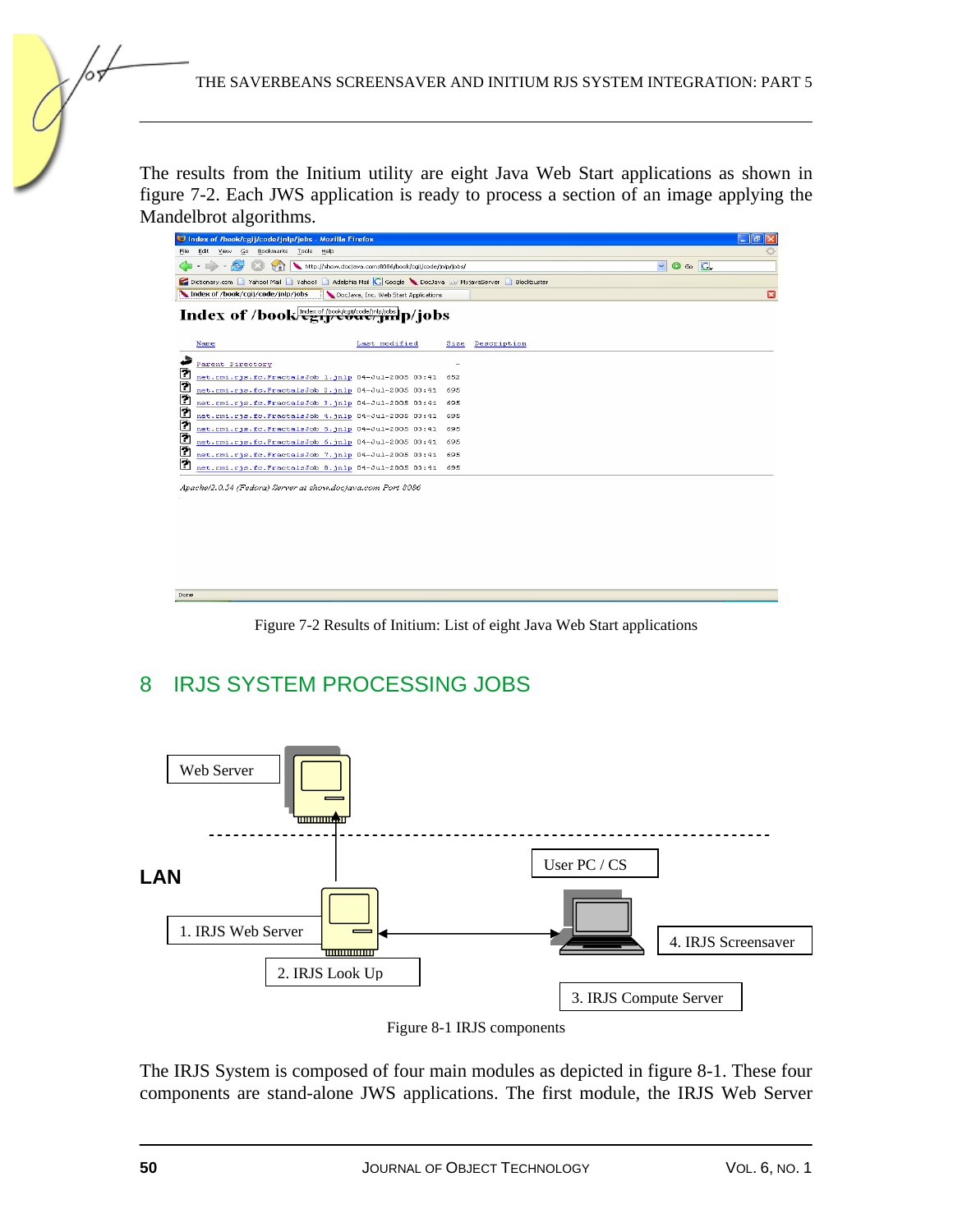located at [IRJS Web Server], has the responsibility of pulling jobs on demand from an external location (for our example, it is the location where the eight jobs are placed). The second module, the Lookup server (LUS) located at [IRJS LUS], is responsible of managing several activities including job-resource matching, available resources, leasing, and feeding answers back to the web server module. The third component is the Compute Server (CS), located at [IRJS CS]. The CS is triggered by the fourth component, the IRJS screensaver, located at [IRJS SS]. The CS announces its availability and benchmark data to the LUS and waits for jobs to be submitted. Figure 8-2 shows the events mentioned between the IRJS system components.

Compute Servers



Figure 8-2. IRJS System Events.

For the example at hand, all the components must be launched. We use a separate server to launch the IRJS Web server and the LUS. On separate computers we install the IRJS screensaver. The screensaver display status messages as shown in figures 4-1 and 4-2.

The interface of the LUS is used to start the execution of the system when all components are running. Figure 8-3 shows the LUS interface depicting the available compute servers and their characteristics.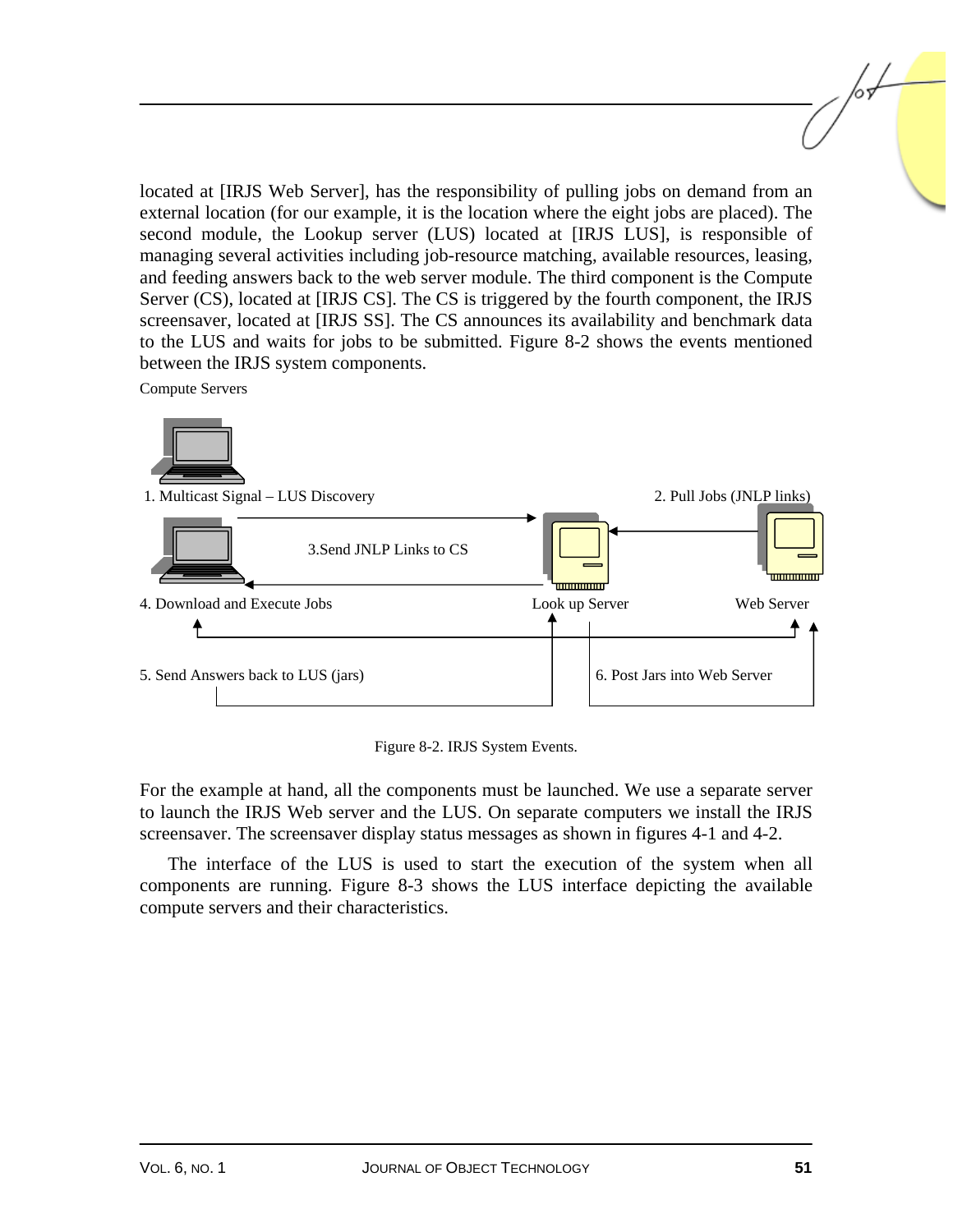| 4               |                                                  |
|-----------------|--------------------------------------------------|
| terminate all   | update benchmarks<br>quit                        |
| 192.168.0.6     |                                                  |
| speed in flops: | 2147483.647                                      |
| On the Grid:    |                                                  |
|                 | date when instanced Tue Aug 01 07:05:00 EDT 2006 |
| 192.168.0.3     |                                                  |
| speed in flops: | 12.716                                           |
| On the Grid:    |                                                  |
|                 | date when instanced Tue Aug 01 07:06:30 EDT 2006 |
|                 |                                                  |
|                 |                                                  |
|                 |                                                  |
|                 |                                                  |
|                 |                                                  |
|                 |                                                  |
|                 |                                                  |

Figure 8-3. LUS interface shows available Compute Servers.

We use the LUS interface to pull available jobs by clicking the *Get Jobs* button, as shown in Figure 8-4. Once the jobs are downloaded they are matched to available CS(s) and deployed. The CS(s) execute the jobs and returns jar files as answers. When the LUS receive the answers, it logs them on the interface, as shown in Figure 8-4.

| <b>LAN LUS</b>                                                                                                                                                                                                                                                                                                                                                                                                                                                                                                                                                                                                                                                                                                                                                                                                                         |  |
|----------------------------------------------------------------------------------------------------------------------------------------------------------------------------------------------------------------------------------------------------------------------------------------------------------------------------------------------------------------------------------------------------------------------------------------------------------------------------------------------------------------------------------------------------------------------------------------------------------------------------------------------------------------------------------------------------------------------------------------------------------------------------------------------------------------------------------------|--|
| Exit                                                                                                                                                                                                                                                                                                                                                                                                                                                                                                                                                                                                                                                                                                                                                                                                                                   |  |
| CS Ip address: 192.168.0.2                                                                                                                                                                                                                                                                                                                                                                                                                                                                                                                                                                                                                                                                                                                                                                                                             |  |
| On the Grid: false                                                                                                                                                                                                                                                                                                                                                                                                                                                                                                                                                                                                                                                                                                                                                                                                                     |  |
| Flops: 42.917                                                                                                                                                                                                                                                                                                                                                                                                                                                                                                                                                                                                                                                                                                                                                                                                                          |  |
| date entered: Mon May 29 12:08:45 EDT 2006                                                                                                                                                                                                                                                                                                                                                                                                                                                                                                                                                                                                                                                                                                                                                                                             |  |
| RmiUrl: rmi://192.168.0.2:9002/RmiFileServerMain                                                                                                                                                                                                                                                                                                                                                                                                                                                                                                                                                                                                                                                                                                                                                                                       |  |
| Lus recived anwser Fractals- out1.ppm.jar C:\Documents and Settings\Pachito\Fractals- out1.ppm.jar<br>Lus recived anwser Fractals lout2.ppm.jar C:\Documents and Settings\Pachito\Fractals lout2.ppm.jar<br>Lus recived anwser Fractals_out3.ppm.jar C:\Documents and Settings\Pachito\Fractals_out3.ppm.jar<br>Lus recived anwser Fractals, out4.ppm.jar C:\Documents and Settings\Pachito\Fractals, out4.ppm.jar<br>Lus recived anwser Fractals lout5.ppm.jar C:\Documents and Settings\Pachito\Fractals lout5.ppm.jar<br>Lus recived anwser Fractals lout6.ppm.jar C:\Documents and Settings\Pachito\Fractals lout6.ppm.jar<br>Lus recived anwser Fractals_out7.ppm.jar C:\Documents and Settings\Pachito\Fractals_out7.ppm.jar<br>Lus recived anwser Fractals_out8.ppm.jar C:\Documents and Settings\Pachito\Fractals_out8.ppm.jar |  |
| Get Jobs                                                                                                                                                                                                                                                                                                                                                                                                                                                                                                                                                                                                                                                                                                                                                                                                                               |  |

Figure 8-4. Once jobs are completed and answers received, they are logged into the LUS interface.

Lastly, we use the eight answers to build the whole image, as shown in Figures 8-5 and 8- 6.

65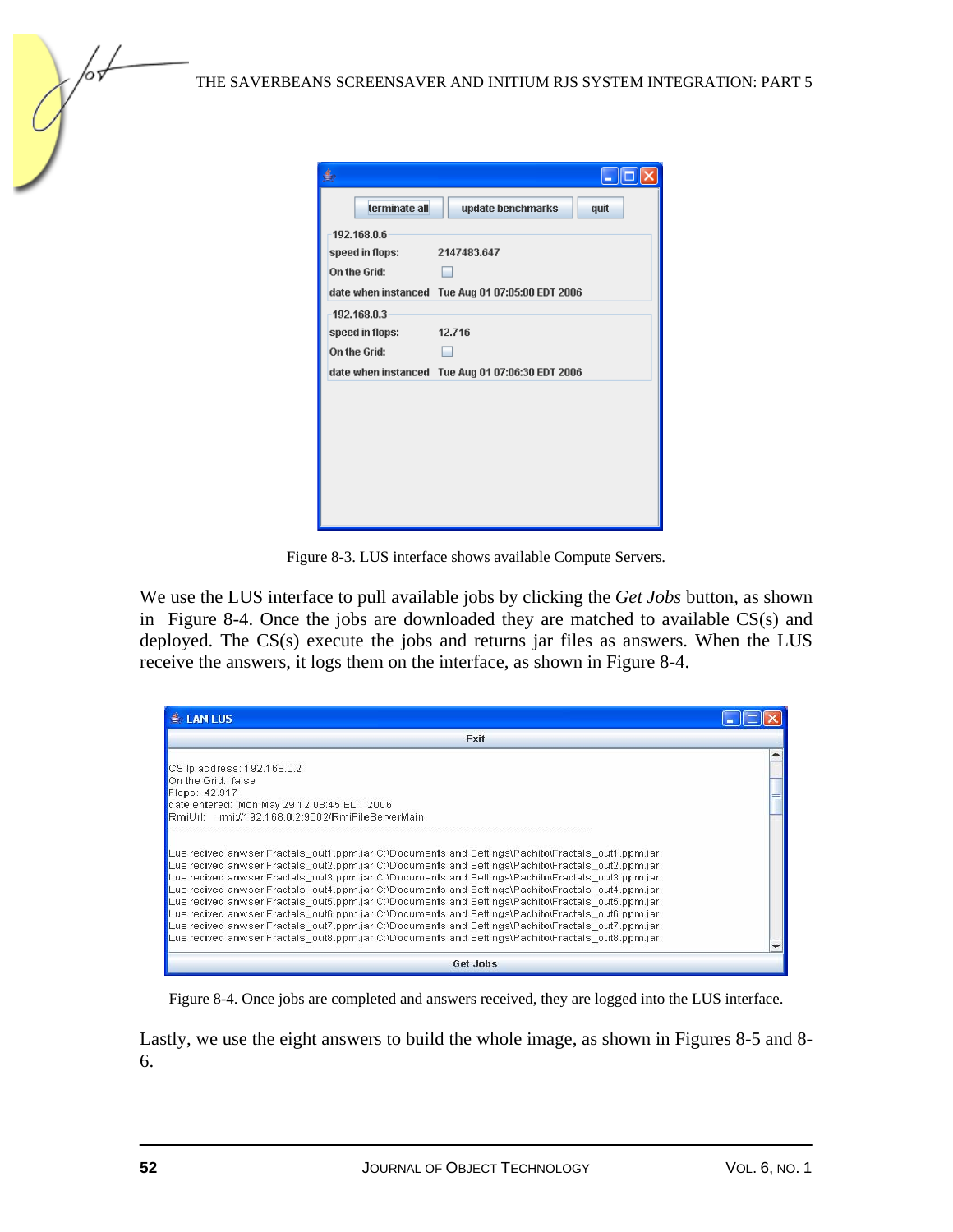| 急                           | $\Box$ D $\times$ |
|-----------------------------|-------------------|
|                             |                   |
|                             |                   |
| Has Haven<br><b>ANY DIA</b> |                   |
| فعالى<br>м<br>ι.            |                   |
|                             |                   |
|                             |                   |
|                             |                   |
|                             |                   |
| join                        |                   |

Figure 8-5. This is the set of eight different Images already processed (Mandelbrot Set) by the IRJS System.



Figure 8-6. The complete processed image.

љ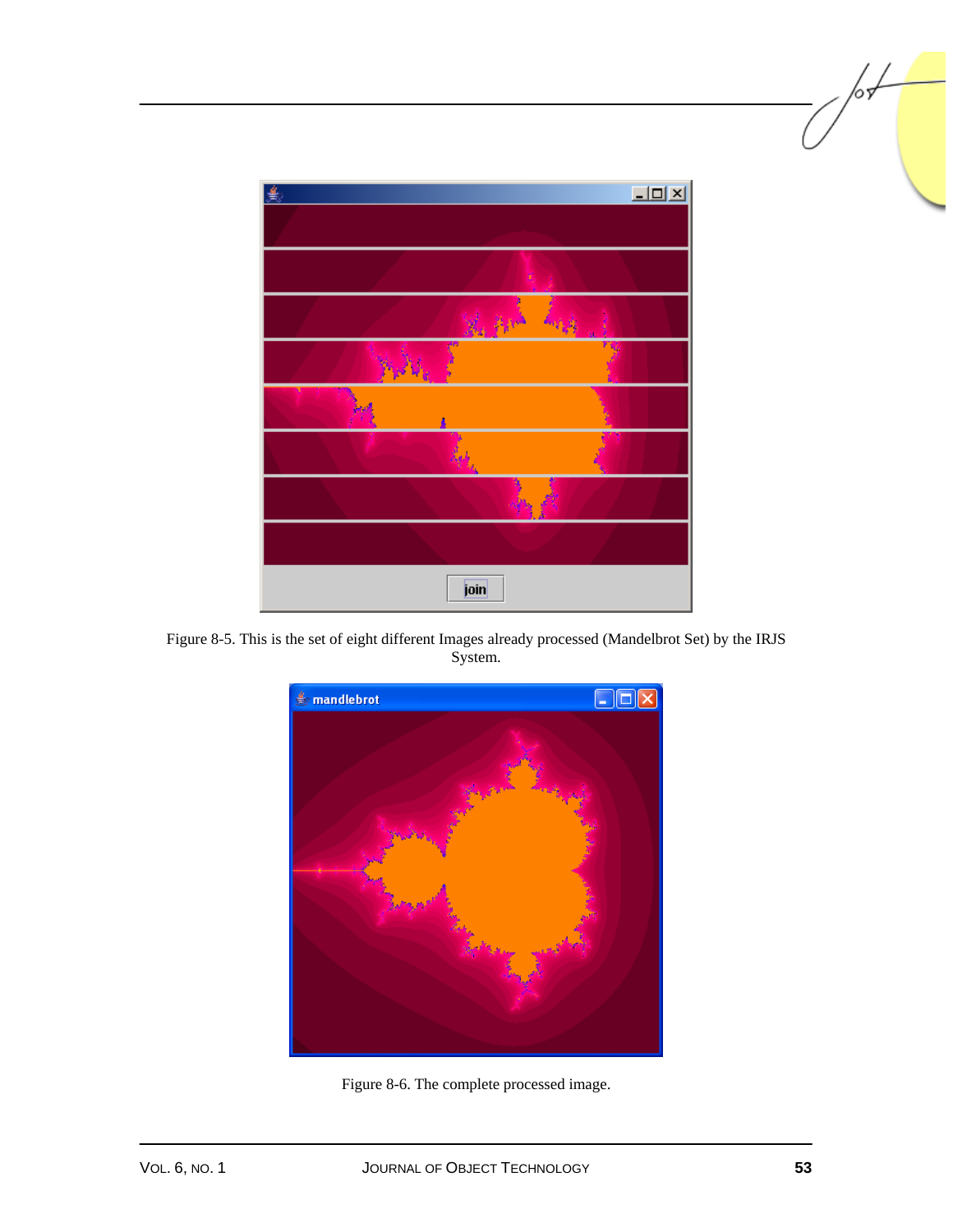## 9 EXPERIMENTAL RESULTS

We experimented the IRJS system to observe the benefits and disadvantages that the system offers. The eight jobs created for the Mandelbrot set example, mentioned in chapter 9, were used to benchmark the IRJS system. Four computers were used, and the IRJS screensaver was installed in each of them for the experiment. To notice the processing time gained, the amount of total processing time for the eight jobs was taken in different scenarios. We first used a single computer and then incremented the amount of computers by one for each experiment. The four computers have the following characteristics:

In order of addition:

- A. Linux Fedora Core 4, PIII, 500 MHz, 512 m Ram.
- B. Windows XP, Celeron M, 1.5 GHz, 512m Ram
- C. Linux Fedora Core 2, Celeron, 500 MHz, 512 Ram
- D. Windows XP, P4, 3.0GHz, 1G Ram

|             |            | Experiment # Experiment Desc. Computers Number of Jobs   Total Processing Time |
|-------------|------------|--------------------------------------------------------------------------------|
| One CS      |            | $2m53$ sec                                                                     |
| Two CS(s)   | A. B       | $1m7$ sec                                                                      |
| Three CS(s) | A, B, C    | 1 m 2 sec                                                                      |
| Four CS(s)  | A, B, C, D | 50 <sub>sec</sub>                                                              |

| Table 9-1. Experimental Results |  |
|---------------------------------|--|
|                                 |  |

As shown in Table 9-1, we observed that the amount of processing time decreases as the amount of computers/CS(s) increases. This is perhaps the greatest benefit of the computing grid. Between experiment 1 and 2, the jobs were processed in 1 minute and 46 seconds less, or in  $\sim$  38% of the initial processing time. Between experiment 2 and 3, the jobs were processed in 5 seconds less, or 92% of the processing time in experiment 2. Between experiment 3 and 4 the jobs were processed in 12 seconds less, or  $\sim 80\%$  of the processing time in experiment 3.

Our second observation is that the IRJS System is as strong as the weakest link. The smallest gain in time was observed after computer C was added to experiment 3. This computer was the slowest computer of the group. In experiment 4, the CS in computer C was the last to complete, 10 seconds later than the rest of the computers, that represents  $\sim$ 25% more time, as shown in Figure 9-1.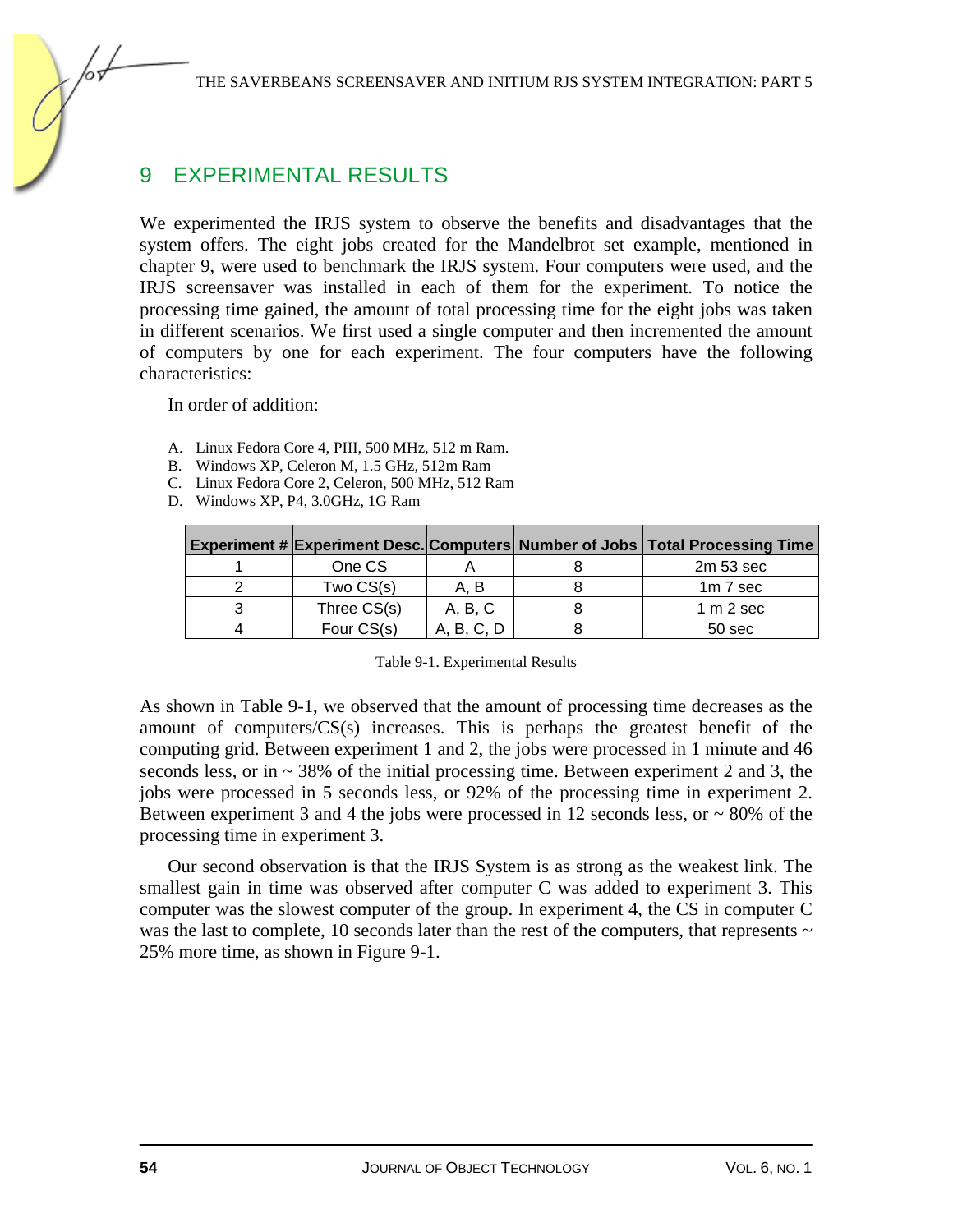

Figure 9-1 Graph of experimental results

## 10 SUMMARY

A screensaver is capable of detecting user input. We have used this feature to serve as a launching facility for the CS. Through this process the resources of a computer maybe volunteered and utilized close to 100%. The IRJS Screensaver is minimally intrusive, detects user input, and terminates any additional execution of the CS. In addition, we have put to use technologies that promise cross platform solutions such as Java, Java Web Start, and Saverbeans.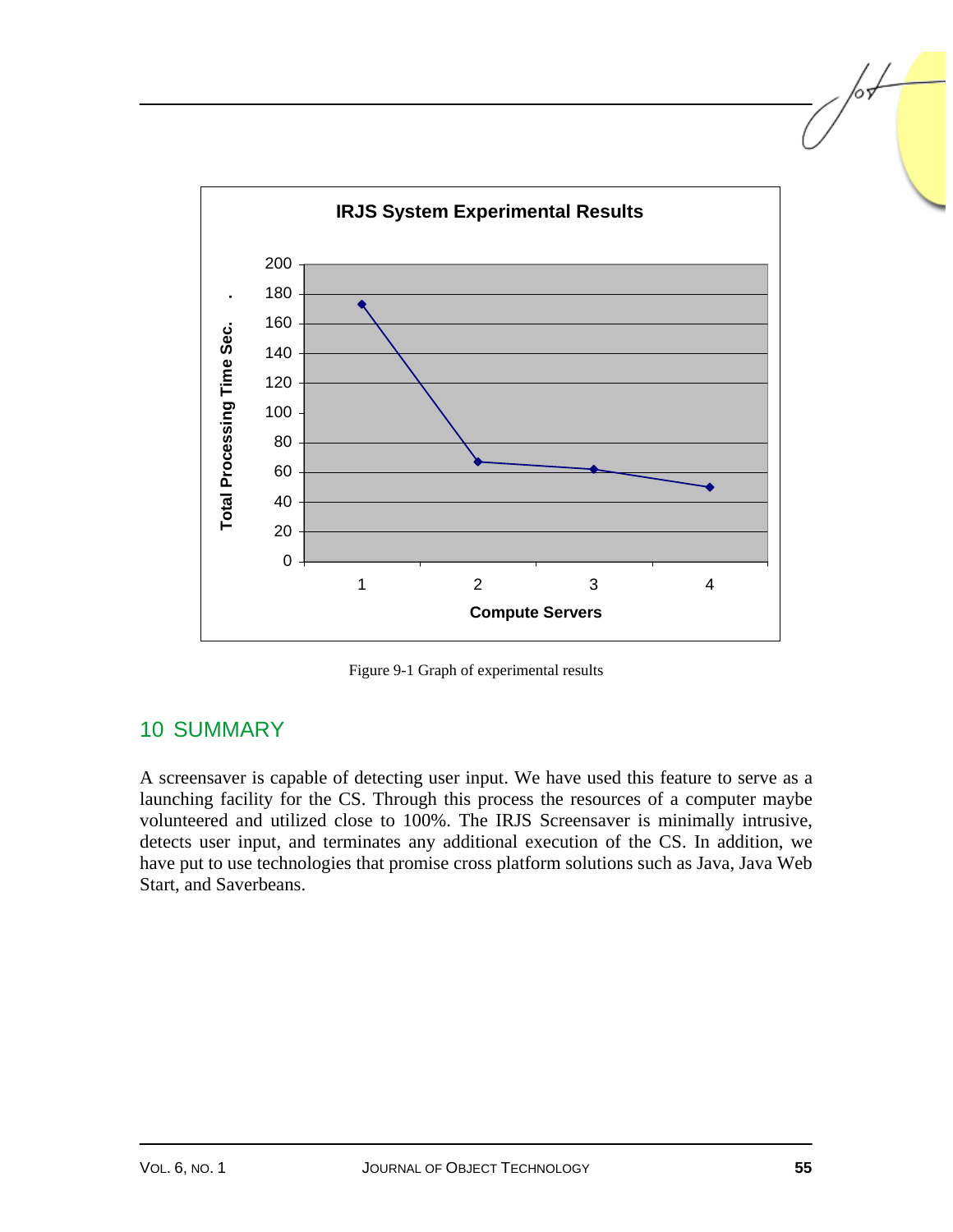## REFERENCES

- [Lyon and Castellanos] The Initium RJS Screensaver: Part1, MS Windows by Douglas A. Lyon and Francisco Castellanos, in Journal of Object Technology, vol. 5, no. 4, May-June 2006, pp. 7-16.
- [Initium] Project Initium: Programmatic Deployment by Douglas A. Lyon, Journal of Object Technology, vol. 3, no. 8, September-October 2004, pp. 55-69
- [IRJS CS] http://show.docjava.com:8086/book/cgij/code/jnlp/net.rmi.rjs.pk.main.CSMain ForSS.jnl Last accessed September 12, 2006
- [IRJS LUS] http://show.docjava.com:8086/book/cgij/code/jnlp/net.rmi.rjs.pk.main.Cr320 Lus.jnlp Last accessed September 12, 2006
- [IRJS SS] http://show.docjava.com:8086/book/cgij/code/jnlp/net.rmi.rjs.fc.ssinstaller.Mai n.jnlp Last accessed September 12, 2006
- [IRJS Web Server] http://show.docjava.com:8086/book/cgij/code/jnlp/net.rmi.rjs.pk. main.WebServerMain.jnlp Last access September 12, 2006
- [Mandelbrot] Mandelbrot set. (2006, August 5). In *Wikipedia, The Free Encyclopedia*. Retrieved 18:44, August 5, 2006, from http://en.wikipedia.org/w/index.php? title=Mandelbrot\_set&oldid=67754296.
- [Pawel and Lyon] Remote Job Submission Security by Pawel Krepstzul and Douglas A. Lyon, in Journal of Object Technology, vol. 5, no. 1, January-February 2006, pp. 13-29 http://www.jot.fm/issues/issue\_2006\_01/column2
- [SaverBeans] https://jdic.dev.java.net/documentation/incubator/screensaver/index.html Last accessed March 14, 2005.